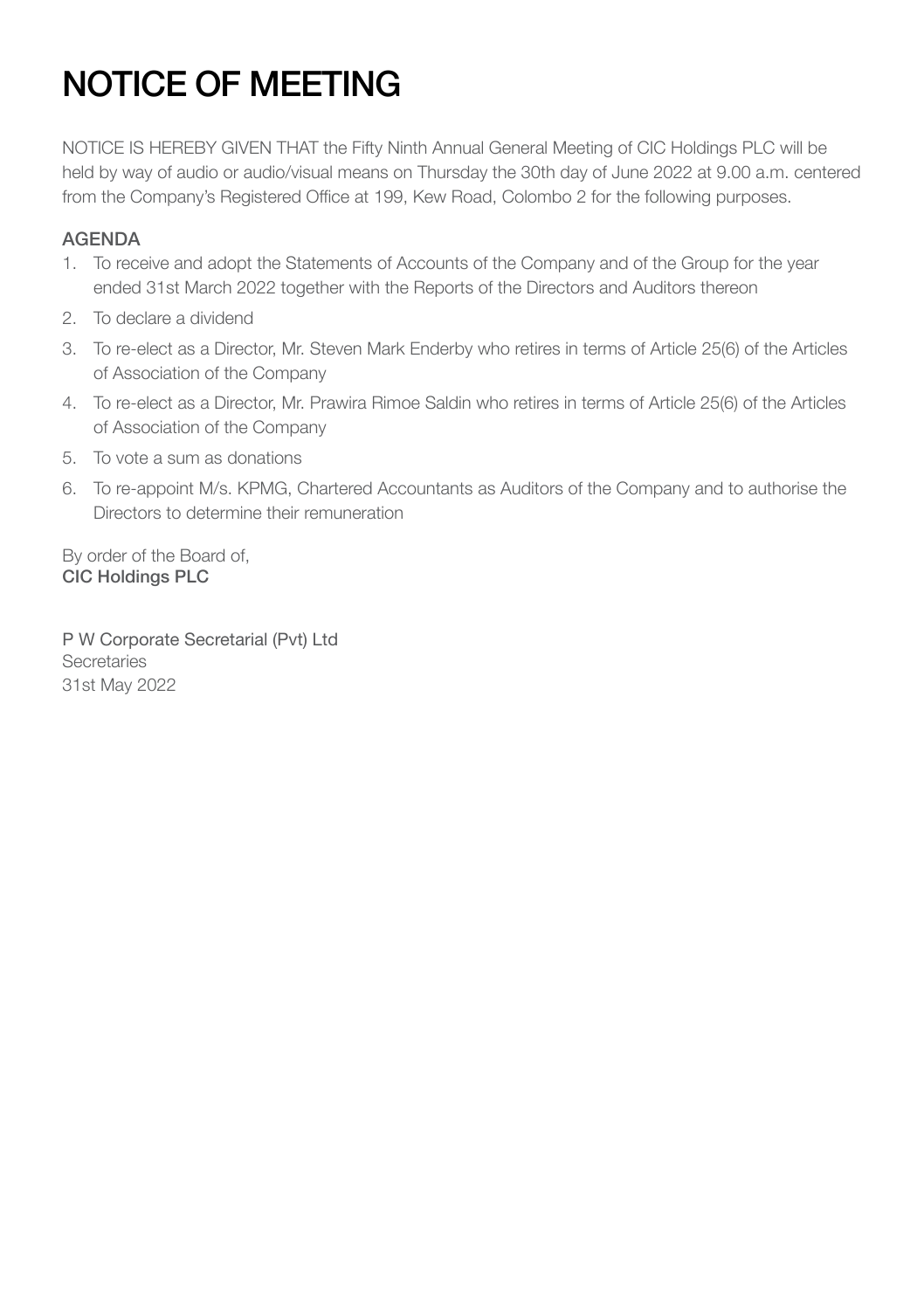### NOTICE OF MEETING

Notes:

- A shareholder entitled to attend and vote at the Annual General Meeting (AGM) is entitled to appoint a proxy to virtually participate and vote in his/her place in the manner provided for, by completing the Form of Proxy together with Annexure I - Registration of Shareholder Information.
- A proxy need not be a shareholder of the Company.
- Having taken into consideration the current situation prevailing in the country, possible challenges which may arise with regard to travel and in the interest of protecting the health and safety of shareholders, Directors and other attendees, the Board of Directors has decided to hold this AGM through Audio or Audio/Visual means, and as such shareholders will only be able to participate in the AGM virtually, via the designated online meeting platform.
- Shareholders who wish to participate in the AGM through online platform are kindly requested to complete and forward the Annexure 1- Registration of Shareholder Information to the email address agm@cic.lk with the email subject titled "CIC AGM 2022" or post it to the registered address of the Company to be received not less than 48 hours before the time appointed for the AGM.

Shareholders are requested to provide their email address in the space provided in Annexure 1 to enable us to forward the web link so that they may participate in the meeting through online platform.

- The Chairman and certain members of the Board and key officials essential for the administration of formalities and conducting of the meeting will be physically present at the Registered Office.
- Voting on the items listed in the Agenda will be registered via online platform or a designated ancillary online application. All such procedures will be explained to the shareholders prior to the commencement of the meeting.
- Shareholders who wish to appoint a member of the Board of Directors as his/ her proxy to represent them at the AGM may do so by completing the Form of Proxy. In such an event the email address of the proxy holder will not be required.
- Shareholders may send their questions/ comments on the items listed in the Agenda of the Notice convening the AGM by email to agm@cic.lk or by post to the Company Secretaries, 199, Kew Road, Colombo 2 to be received not less than 3 days before the date of the AGM.
- The instrument appointing a proxy should be deposited at the Registered Office of the Company at 199, Kew Road, Colombo 02 or scanned and emailed to agm@cic.lk not less than 48 hours before the time appointed for the holding of the meeting.
- Only registered shareholders and registered proxy holders will be permitted to log in and participate in the AGM, on line.
- The date fixed for the AGM will not be affected even if a public holiday is declared on such date since arrangements will be in place to proceed via online platform.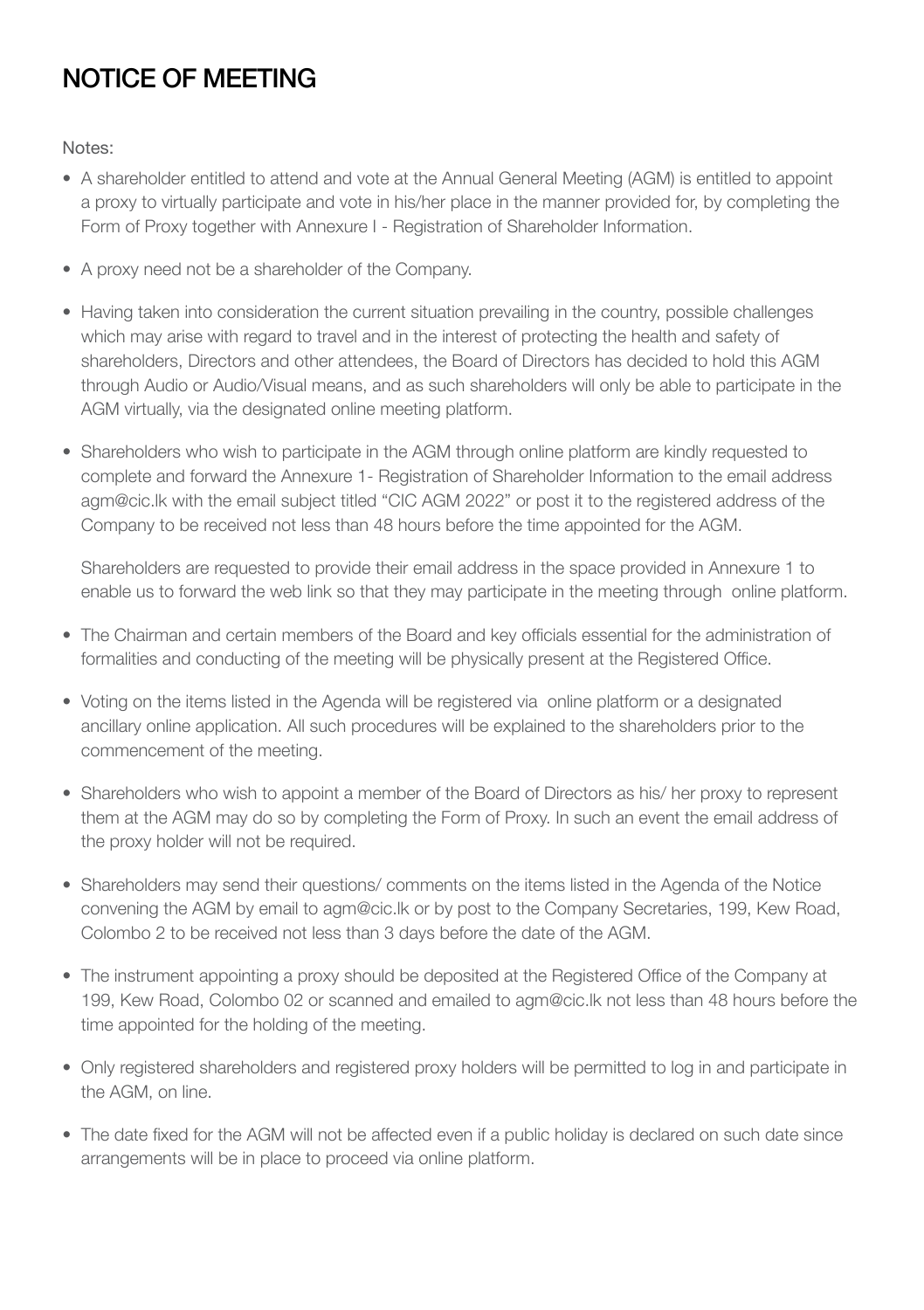## CIRCULAR TO SHAREHOLDERS

CIC Holdings PLC- (PQ 88) "CIC House" No. 199, Kew Road, Colombo 2

Dear Shareholder,

#### 59th ANNUAL GENERAL MEETING OF CIC HOLDINGS PLC

The Board of Directors of CIC Holdings PLC, having taken into consideration the current situation prevailing in the country, possible challenges which may arise with regard to travel and in the interests of protecting the health and safety of the shareholders, Directors and other attendees, has decided to hold the 59th Annual General Meeting (AGM) of the Company through Audio or Audio / Visual means on Thursday 30th June 2022 at 9.00 a.m., in line with the Guidelines issued by the Colombo Stock Exchange (CSE) for hosting of virtual AGMs.

The relevant instructions in relation to registration and participation at this virtual AGM are included under "Notes" to the Notice convening the AGM.

The Annual Report-2021/22 is made available to the Shareholders, on the Company's website (www.cic.lk) and the CSE website (www.cse.lk) in accordance with Rule 7.5 of the Listing Rules of the CSE. Additionally, the under-noted documents are also hosted on the websites of the Company and the CSE;

Notice of Meeting Circular to Shareholders Registration Form for the AGM Form/s of Proxy

Shareholders are informed that the Company is unable to provide printed copies of the Annual Report to the shareholders due to the limited availability of paper in the market. In this regard your attention is drawn to Circular No.04/2022 issued by the CSE whereby the CSE has waived the application of Rule 7.5 (b) (i) of the Listing Rules with regard to circulation of the Annual Report in printed form subject to listed entities complying with the requirements set out in the said Circular. The said requirements have been complied with by the Company.

Shareholders who participate in the virtual AGM will be provided the opportunity to raise questions / make comments on items in the Notice of Meeting and those who are unable to participate at the AGM are invited to forward their questions and comments (if any) relating to items on the Notice of Meeting, to the Company, by post to the above mailing address or via email to agm@cic.lk not less than 3 days before the date of the AGM.

In the event you have any queries or require any assistance on the documentation relating to the AGM and/or circulation of the Annual Report you may contact any one of the following staff members during office hours (8.30am to 5.00pm) on any working day

Name Telephone Numbers<br>Ms. G P S Samarakoon +94 (0) 112359359 F

Ms. G P S Samarakoon  $+94(0)$  112359359 Ext.279<br>Ms. D Wickramanavake  $+94(0)$  112359359 Ext.304  $+94$  (0) 112359359 Ext.304

If you are unable to participate at the AGM through online platform and wish to appoint a proxy to participate virtually, please complete and return the Form of Proxy for Ordinary Shares or Non Voting (Class X) Shares (as applicable) together with the Registration Form for the AGM, to reach the Company Secretaries, "CIC House", No. 199, Kew Road,Colombo 2 not later the 48 hours before the time appointed for the meeting.

By Order of the Board CIC Holdings PLC

P W Corporate Secretarial (Pvt) Ltd Company Secretary 31st May 2022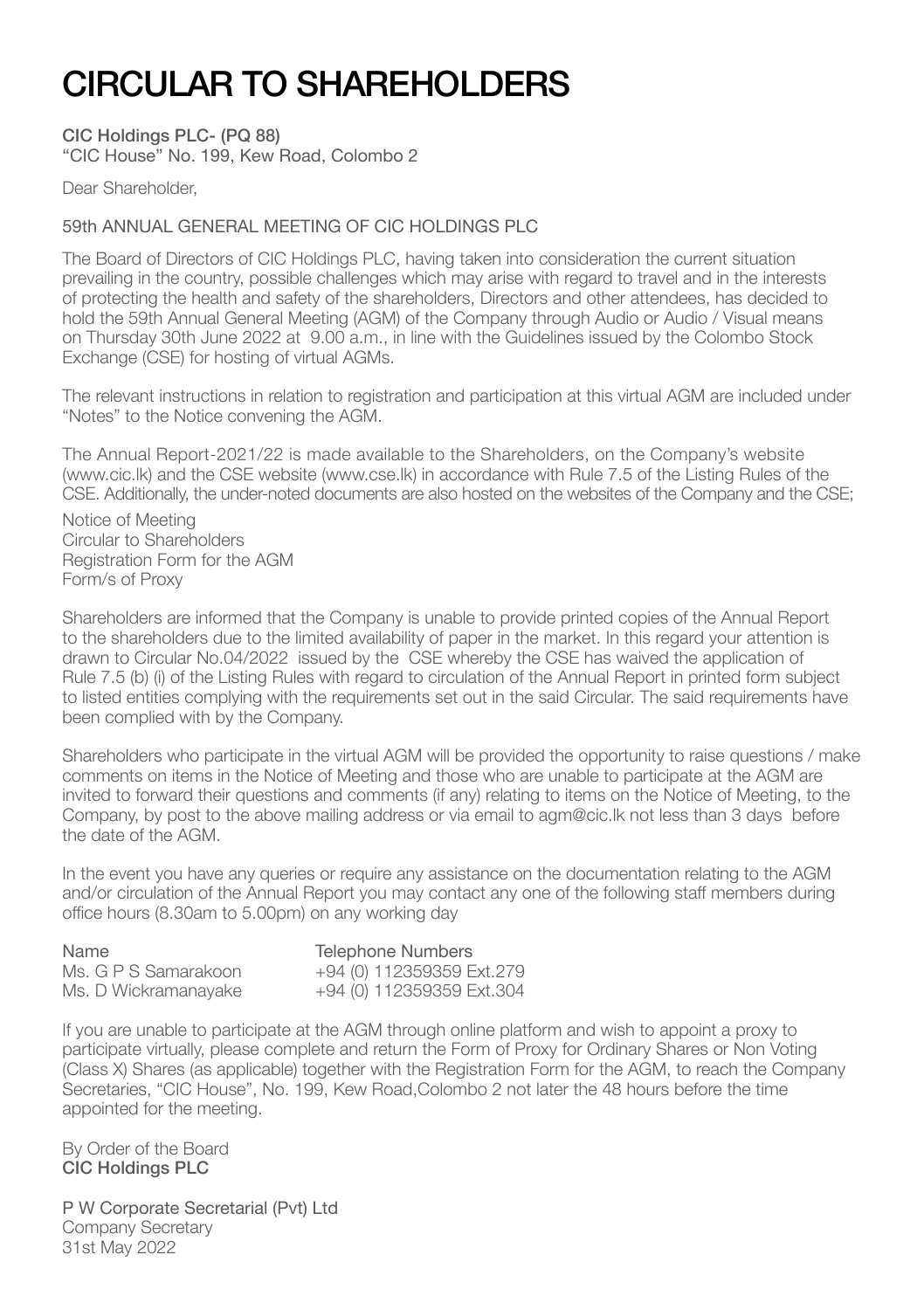Annexure 1

Folio/CDS Account Number

### CIC Holdings PLC<br>59th Annual General Meeting - 2022 Registration of Shareholder Information

|    | 4. Shareholder's Contact No.                                                                                                   |  |  |
|----|--------------------------------------------------------------------------------------------------------------------------------|--|--|
|    |                                                                                                                                |  |  |
| 5. |                                                                                                                                |  |  |
| 6. |                                                                                                                                |  |  |
| 7. |                                                                                                                                |  |  |
| 8. |                                                                                                                                |  |  |
| 9. | Name of Joint holders if any                                                                                                   |  |  |
|    |                                                                                                                                |  |  |
|    |                                                                                                                                |  |  |
|    | 10. NIC/Passport Nos of Joint holder                                                                                           |  |  |
|    |                                                                                                                                |  |  |
|    |                                                                                                                                |  |  |
|    |                                                                                                                                |  |  |
|    | .<br>Principal Shareholder<br>1st Joint holder<br>2nd Joint Holder<br>Signature & Date<br>Signature & Date<br>Signature & Date |  |  |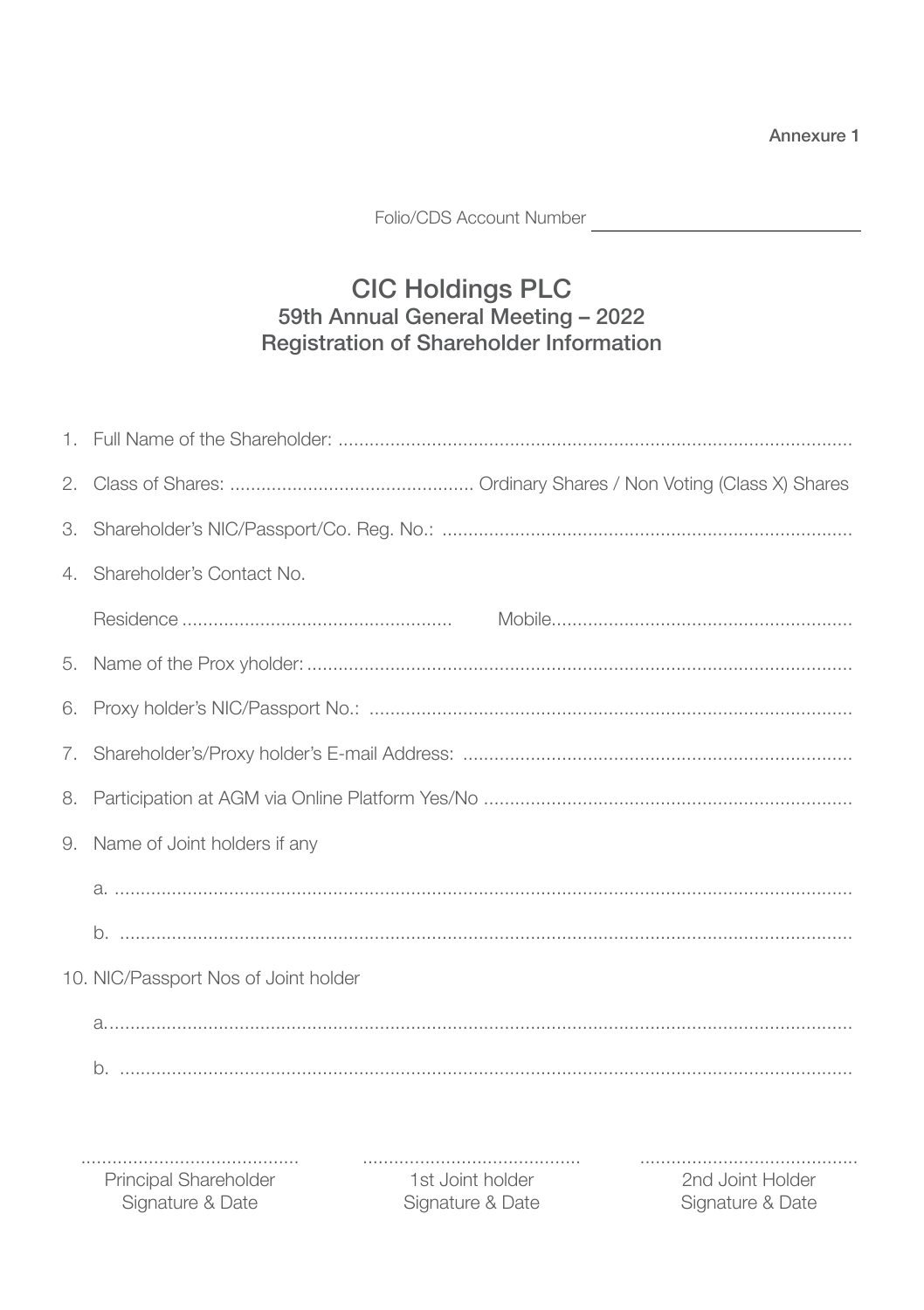### FORM OF PROXY

ANNUAL GENERAL MEETING

| being a member/members of CIC Holdings PLC hereby appoint;                                                                |                           |  |  |
|---------------------------------------------------------------------------------------------------------------------------|---------------------------|--|--|
| Shiran Harsha Amarasekera                                                                                                 | of Colombo or failing him |  |  |
| Rusi Sohli Captain                                                                                                        | of Colombo or failing him |  |  |
| Steven Mark Enderby                                                                                                       | of Colombo or failing him |  |  |
| Jitendra Romesh Gunaratne                                                                                                 | of Colombo or failing him |  |  |
| Mahinda Preethiraj Jayawardena                                                                                            | of Colombo or failing him |  |  |
| Don Tibertius Sujeewa Handapangoda Mudalige                                                                               | of Colombo or failing him |  |  |
| Prawira Rimoe Saldin                                                                                                      | of Colombo or failing him |  |  |
|                                                                                                                           |                           |  |  |
|                                                                                                                           |                           |  |  |
| . اما يمكن المطالبة والمطامع بالمناصر من من المدينة ملويا المدينة الموسوم المدينة الموسوم ومستقل ملا يمنيها المساريين ومن |                           |  |  |

as my/our Proxy to represent me/us and speak and vote for me/us on my/our behalf at the Annual General Meeting of the Company to be held at 9.00. a.m. on 30th June 2022 and at any adjournment thereof.

...................................... ...................................... Date **Signature** Signature Signature **Signature** Signature Signature Signature Signature

#### Instructions as to Completion

- 1. Perfect the Form of Proxy, after filling in legibly your full name and address, by signing in the space provided and filling in the date of signature.
- 2. The completed Form of Proxy should be deposited at the Registered Office of the Company at the undermentioned address or scanned and emailed to agm@cic.lk not less than 48 hours before the time appointed for the holding of the meeting.

CIC House 199, Kew Road Colombo 2